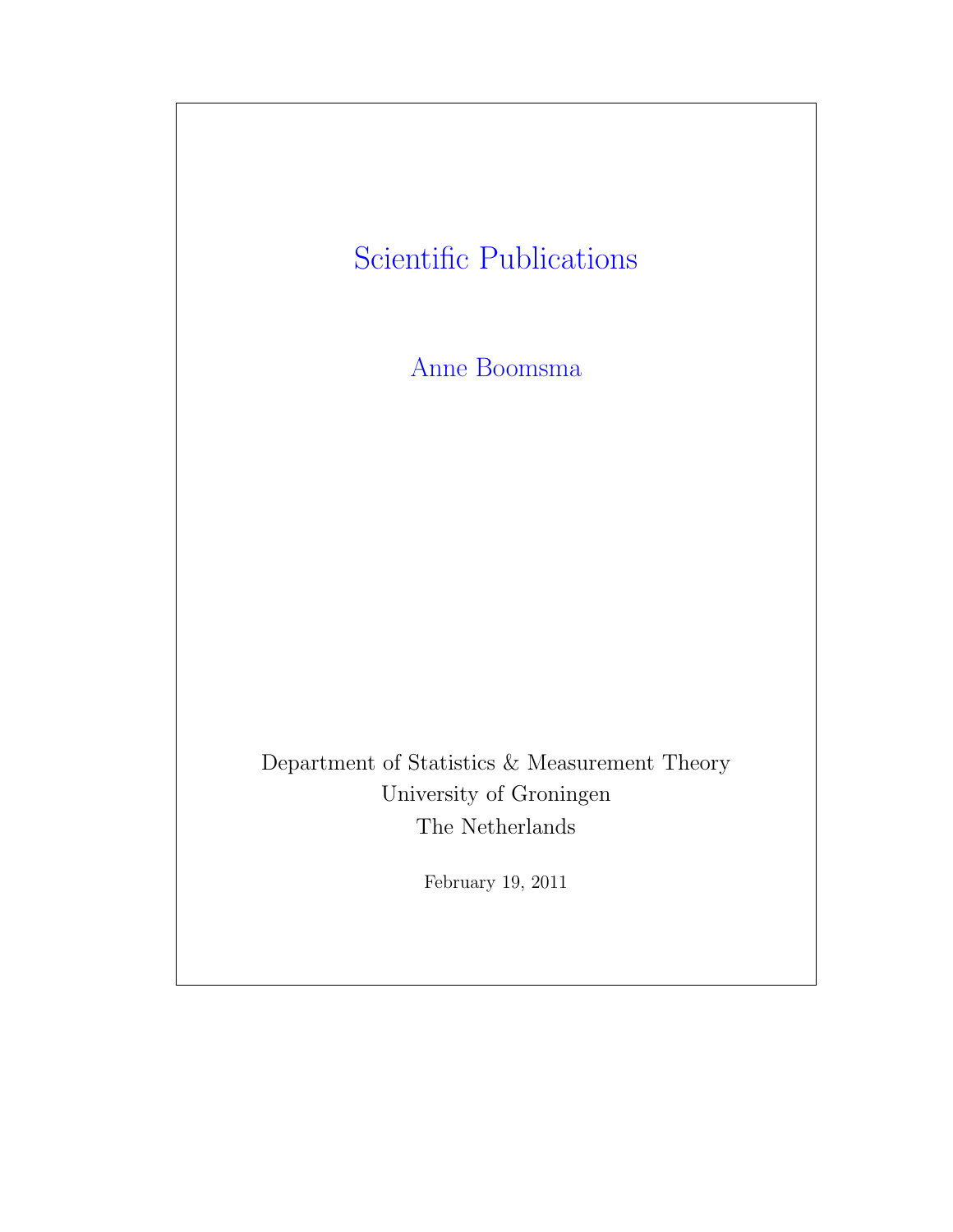# Scientific Publications

## Anne Boomsma

## Introduction

The following pages provide an overview of my scientific publications. Some of them, printed in mattone, are available online. Those interested in copies of other publications, or those who want to discuss published matter, may try and contact the author.

## Contact address

Department of Sociology Statistics and Measurement Theory Faculty of Behavioural and Social Sciences (GWM) University of Groningen Grote Rozenstraat 31 9712 TG Groningen The Netherlands

Telephone: +31 50 363 6187 E-mail: a.boomsma[at]rug[dot]nl Internet site: www.gmw.rug.nl/~boomsma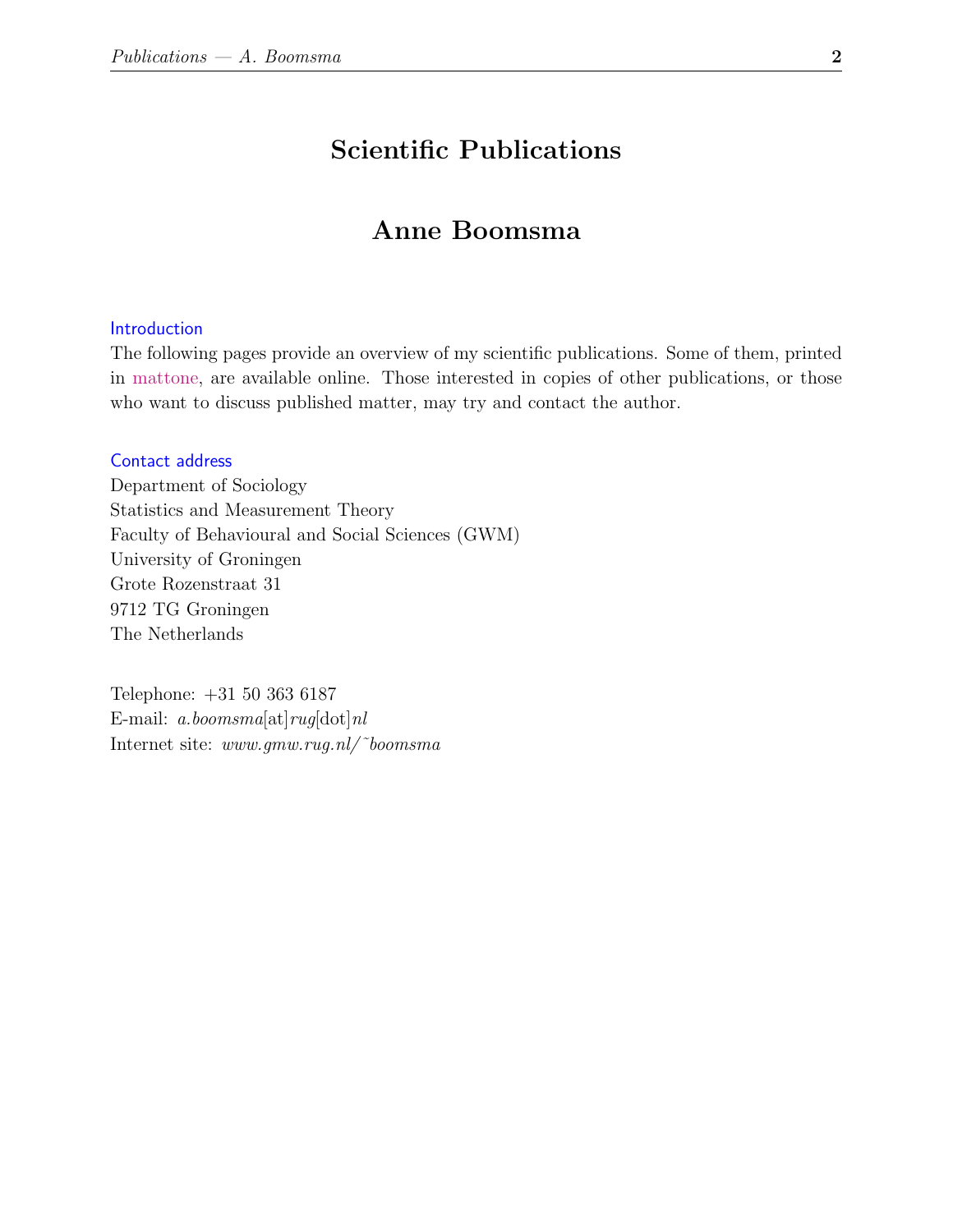#### **Publications**

- Boomsma, A. (1975). [An error in F.N. David's tables of the correlation coefficient.](#page-0-0) Biometrika, 62 (3), 711.
- Boomsma, A. (1977). Comparing approximations of confidence intervals for the productmoment correlation coefficient. *Statistica Neerlandica*, **31** (4), 179–185.
- Boomsma, A. (1978). De product-moment correlatie-coëfficiënt: een historisch overzicht. [The product-moment correlation coefficient: An historical overview.] Methoden en Data Nieuwsbrief van de Sociaal Wetenschappelijke Sectie van de Vereniging voor Statistiek, 3  $(2), 74-81.$
- Boomsma, A. (1978). Ongelijkheid bij orthodontische hulp; een analyse met log-lineaire modellen. [Inequality in orthodontic help: An analysis with log-linear models.] Mens en Maatschappij, 53 (2), 172–195.
- Boomsma, A. (1979). The robustness of a general method for the analysis of covariance structures against small sample sizes and departures from multivariate normality. *Meth*oden en Data Niewsbrief van de Sociaal Wetenschappelijke Sectie van de Vereniging voor Statistiek, 1 (1), 73–82.
- Boomsma, A. (1980). The robustness of LISREL against non-normality. In M.M. Barritt & D. Wishart (Eds.), COMPSTAT 1980: Proceedings in Computational Statistics (pp. 174– 180). Wien: Physica.
- Schouten, H.J.A., Molenaar, I.W., Van Strik, R., & Boomsma, A. (1980). Comparing two independent binomial proportions by a modified chi square test. Biometrical Journal, 22 (3), 249–256.
- Boomsma, A., Molenaar, W., & Stokman, F.N. (1981). Wiskundige modellen in de sociale wetenschappen. [Mathematical models in the social sciences.] In J. van de Boogert (Red.), Wiskundige modellen (pp. 291–310). Utrecht: Teleac.
- Boomsma, A. (1982). The robustness of LISREL against small sample sizes in factor analysis models. In K.G. Jöreskog  $\&$  H. Wold. (Eds.), Systems under indirect observation: Causality, structure, prediction (Part I; pp. 149–173). Amsterdam: North-Holland.
- Boomsma, A. (1983). On the robustness of LISREL (maximum likelihood estimation) against small sample size and non-normality. Amsterdam: Sociometric Research Foundation. (doctoral dissertation at the University of Groningen)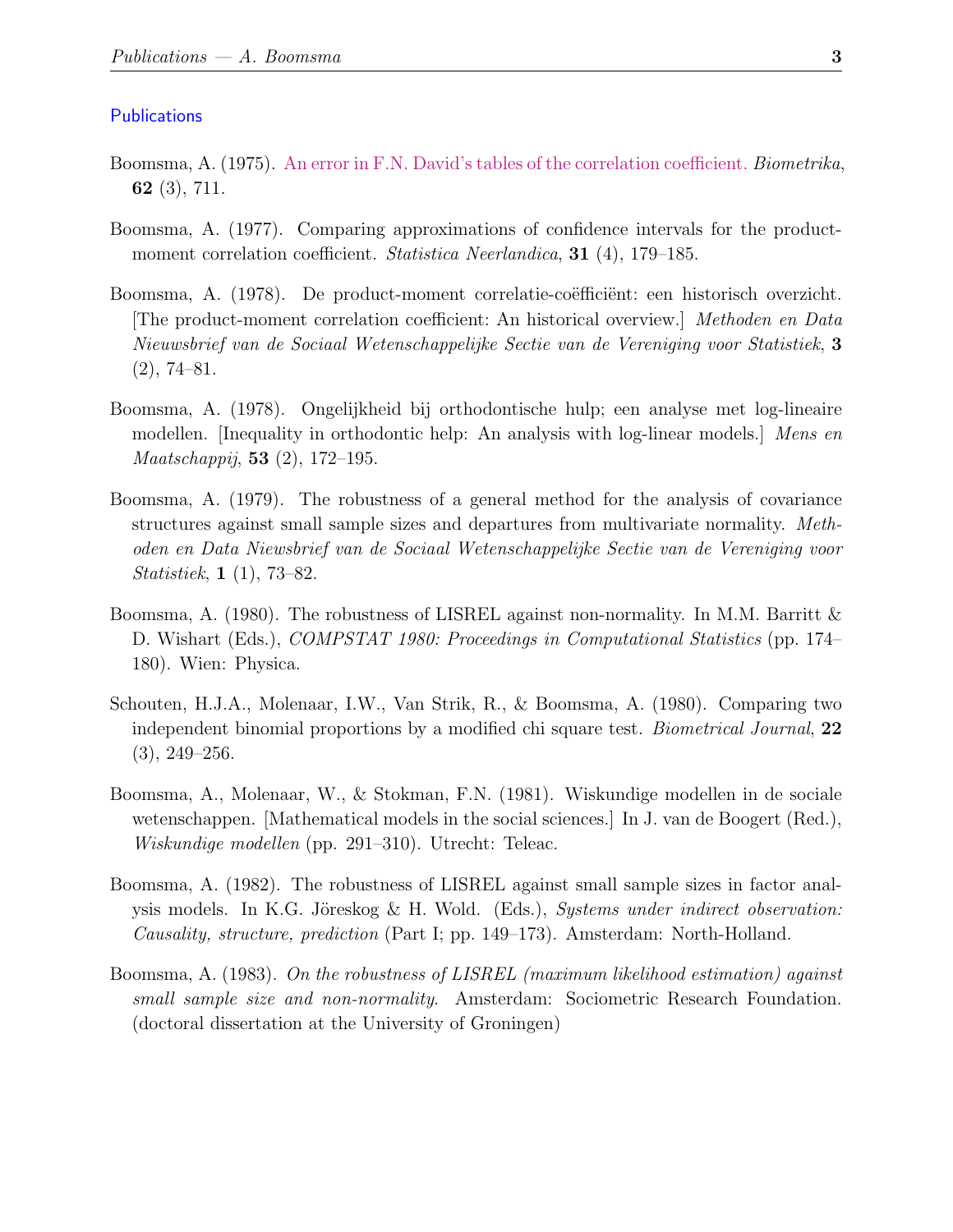- Boomsma, A. (1984). On the robustness of LISREL (maximum likelihood estimation) against small sample size and non-normality. *Statistica Neerlandica*, **38** (1), 45–46. (abstract)
- Boomsma, A. (1984). Robuustheidsonderzoek van LISREL. [Robustness research of LIS-REL.] Kwantitatieve Methoden, 5 (16), 21–39.
- Boomsma, A. (1985). [Nonconvergence, improper solutions, and starting values in LISREL](#page-0-0) [maximum likelihood estimation.](#page-0-0) Psychometrika, 50 (2), 229–242.
- Boomsma, A. (1986). On the use of bootstrap and jackknife in covariance structure analysis. In F. De Antoni, N. Lauro, & A. Rizzi (Eds.), *COMPSTAT 1986: Proceedings in Compu*tational Statistics (pp. 205–210). Heidelberg: Physica.
- Boomsma, A. (1987). On the use of bootstrap and jacknife in covariance structure analysis. In Herbsttagung der AG Strukturgleichungsmodelle: Tagungsberichte (pp. 41–99). Frankfurt am Main: Deutsches Institut für Internationale Pädagogische Forschung.
- Boomsma, A. (1988). The robustness of maximum likelihood estimation in structural equation models. In P.F. Cuttance & R. Ecob (Eds.), *Structural modeling by example: Ap*plications in educational, sociological, and behavioral research (pp. 160–188). Cambridge: Cambridge University Press.
- Luijben, T., Boomsma, A., & Molenaar, I.W. (1988). Modification of factor analysis models in covariance structure analysis: A Monte Carlo study. In T.K. Dijkstra (Ed.), On model uncertainty and its statistical implications (pp. 70–101). Berlin: Springer.
- Luijben, T., Boomsma, A., & Molenaar, I.W. (1988). Modification of models in covariance structure analysis: A Monte Carlo study. In M.G.H. Jansen & W.H. van Schuur (Eds.), The many faces of multivariate analysis: Proceedings of the SMABS-88 conference (Vol II; pp. 312–326). Groningen: RION.
- Luijben, T.C., & Boomsma, A. (1988). Statistical guidance for model modification in covariance structure analysis. In D. Edwards & N.E. Raun (Eds.), COMPSTAT 1988: Proceedings in Computational Statistics (pp. 335–340). Heidelberg: Physica.
- Guldemond, H., Meijnen, G.W., & Boomsma, A. (1989). Gezin, school en ontwikkelingen in intelligentie tussen zes en twaalf jaar. [Family, school and developments in intelligence between six and twelve years.] Nederlands Tijdschrift voor de Psychologie, 44 (1), 181–191.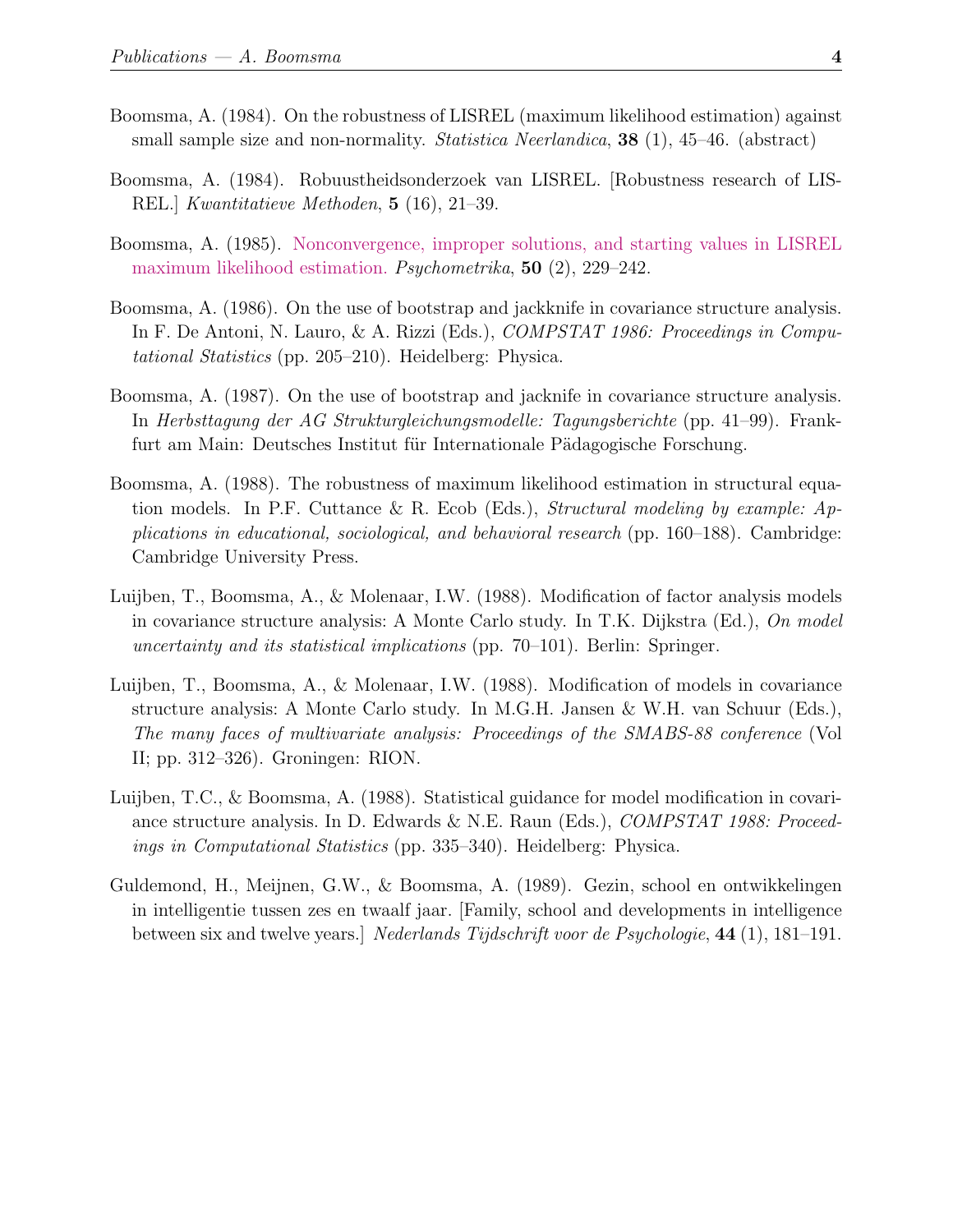- Meijnen, G.W., Guldemond, H., & Boomsma, A. (1989). Socialization and development of academic abilities. In B.F.M. Bakker, J. Dronkers, & G.W. Meijnen (Eds.), Educational opportunities in the welfare state: Longitudinal studies in educational and occupational attainment in the Netherlands (pp. 21–38). Nijmegen: Instituut voor Toegepaste Sociale Wetenschappen.
- Boomsma, A. (1990). BOJA: A program for bootstrap and jackknife. In K. Momirović  $&\nabla$ . Mildner (Eds.), *COMPTSTAT 1990: Proceedings in Computational Statistics* (pp. 29–34). Heidelberg: Physica.
- Boomsma, A. (1991). *BOJA: A program for bootstrap and jackknife analysis. User's guide.* PC version 1.0. Groningen: ProGAMMA.
- Boomsma, A. & Molenaar, I.W. (1991). Resampling with more care. Chance: New directions for statistics and computing,  $4(4)$ ,  $25-29$ .
- Luijben, T., Boomsma, A., & Satorra, A. (1992). Model equivalence and modification statistics in covariance structure analysis. In J.J.G. Smeets, M.E.P. Odekerken & F.J.R. van de Pol (Eds.), Developments and applications in structural equation modelling (pp. 5–18). Amsterdam: Sociometric Research Foundation.
- Camstra, A. & Boomsma, A.(1992). [Cross-validation in regression and covariance structure](#page-0-0) [analysis: An overview.](#page-0-0) Sociological Methods & Research, 21 (1), 89–115.
- Boomsma, A. (1992). On the use of normal scores for ordinal and censored variables in PRELIS: An expository note. *Kwantitatieve Methoden*, **13** (41), 19–45.
- Boomsma, A. & Molenaar, I.W. (1992). Reply to T.H. Wonnacott (1992). A response to "resampling" [Chance,  $5(3-4)$ ,  $4-7$ ]. *Chance*,  $5(3-4)$ , 7.
- Boomsma, A. & Hoijtink, H. (1993). Statistical inference with latent ability estimates using weighted likelihood estimation. In J.H.L. Oud & R.A.W. van Blokland-Vogelesang (Eds.), Advances in longitudinal and multivariate analysis in the behavioral sciences (pp. 205– 217). Nijmegen: ITS.
- Boomsma, A. (1994). BOJA 2: A program for bootstrap and jackknife analysis. In R. Dutter & W. Grossman (Eds.), COMPTSTAT 1994: Proceedings in Computational Statistics: Short communications and posters (pp. 137–138). Vienna: Institutes for Statistics.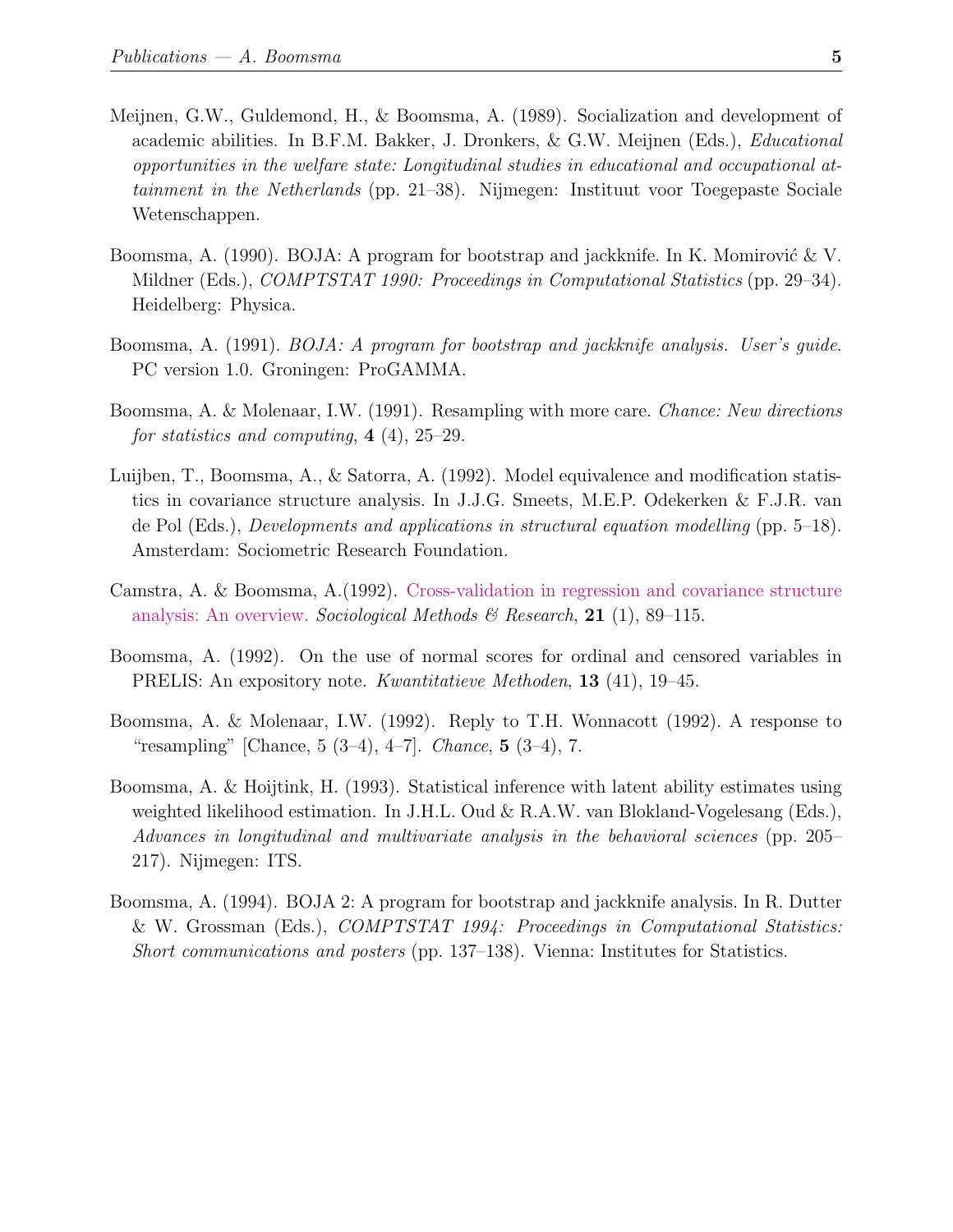- Boomsma, A., & Molenaar, I.W. (1994). Four electronic tables for probability distributions. The American Statistician, 48 (2), 153–162.
- Hoijtink, H. & Boomsma, A. (1995). On person parameter estimation in the dichotomous Rasch model. In G.H. Fischer & I.W. Molenaar (Eds.), Rasch models: Foundations, recent developments, and applications (pp. 53–68). New York: Springer.
- Boomsma, A. (1996). De adequaatheid van covariantiestructuurmodellen: een overzicht van maten en indexen. [The adequacy of covariance structure models: An overview of measures and indices.] Kwantitatieve Methoden, 17 (52), 7–52.
- Scheines, R., Hoijtink, H. & Boomsma, A. (1996). Estimating structural equation models with the Gibbs sampler. In F. Faulbaum & W. Bandilla (Eds.). SoftStat '95: Advances in statistical software 5 (pp. 183–193). Stuttgart: Lucius & Lucius.
- Hoijtink, H. & Boomsma, A. (1996). [Statistical inference based on latent ability estimates.](#page-0-0) Psychometrika, 61 (2), 313–330.
- Hoogland, J.J., & Boomsma, A. (1998). [Robustness studies in covariance structure modeling:](#page-0-0) [An overview and a meta-analysis.](#page-0-0) Sociological Methods  $\mathcal B$  Research, 26 (3), 329–367.
- Scheines, R., Hoijtink, H. & Boomsma, A. (1999). [Bayesian estimation and testing of struc](#page-0-0)[tural equation models.](#page-0-0) Psychometrika, 64 (1), 37–52.
- Boomsma, A. (2000). [Reporting analyses of covariance structures.](#page-0-0) Structural Equation Mod*eling*,  $7(3)$ ,  $461-483$ .
- Boomsma, A., & Hoogland, J.J. (2001). The robustness of LISREL modeling revisited. In R. Cudeck, S. du Toit  $\&$  D. Sörbom (Eds.), *Structural equation models: Present and future.* A Festschrift in honor of Karl Jöreskog (pp. 139–168). Lincolnwood, IL: Scientific Software International.
- Hofstee, W.K.B., Boomsma, A., & Ostendorf, F. (2001). Trait structure: Abridged-circumplex versus hierarchical conceptions. In R. Riemann, F.M. Spinath & F. Ostendorf (Eds.), Personality and temperament: Genetics, evolution, and structure (pp. 207–215). Lengerich: Pabst Science Publishers.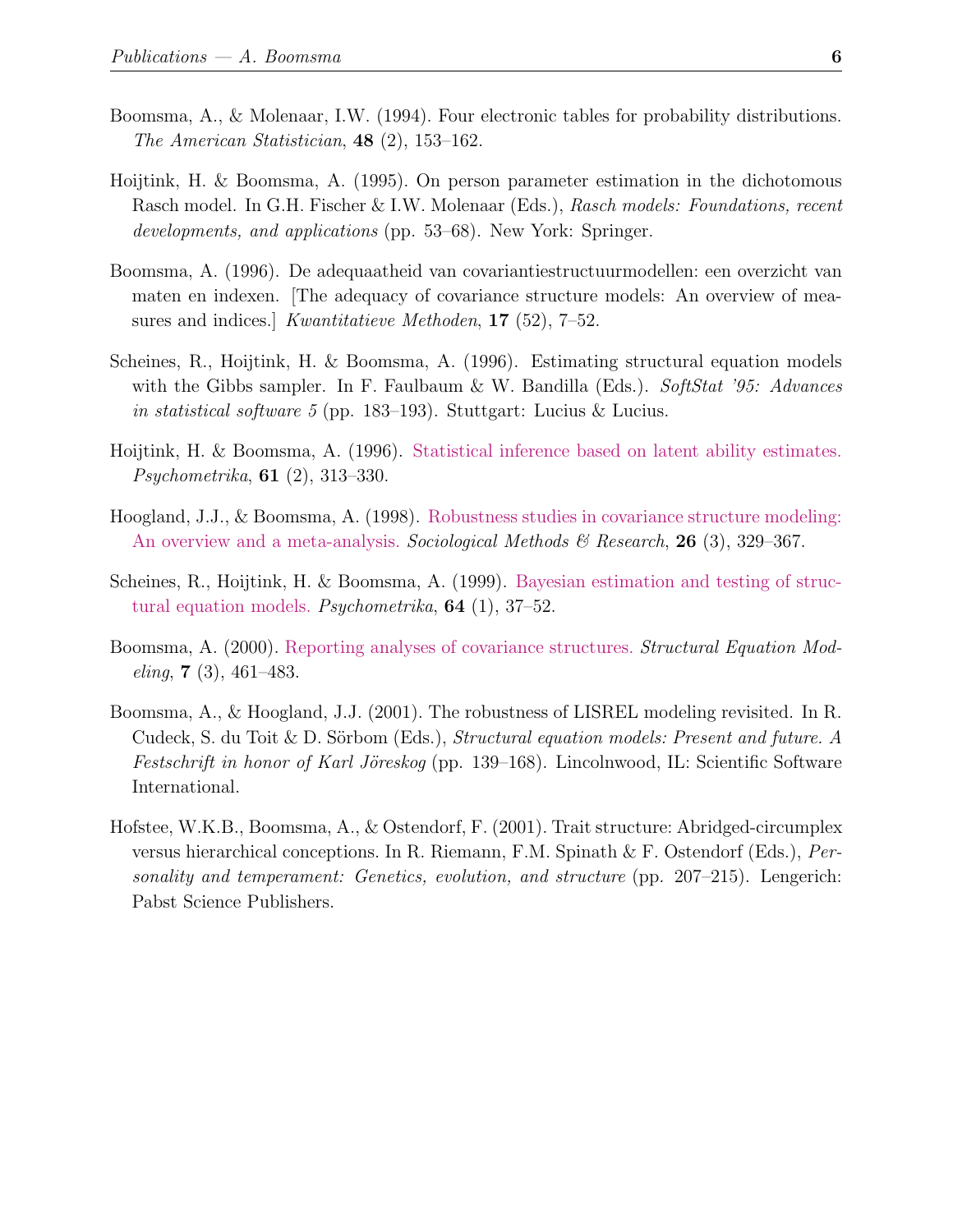- Van Lang, N.D.J., Sytema, S., De Bildt, A.A., Kraijer, D.W., Ketelaars, C., Minderaa, R.B., & Boomsma, A. (2003). Structural equation analysis of a hypothesized symptom model in the autism spectrum. In N.D.J. van Lang Autism spectrum disorders: A study of symptom domains and weak central coherence (Chapter 4, pp. 41–56). Groningen: University of Groningen. (unpublished doctoral dissertation)
- Arrindell, W., Boomsma, A. Ettema, H., & Stewart, R. (2004). Verdere steun voor het multidimensionale karakter van de SCL-90-R. [Further support for the multidimensional structure of the SCL-90-R.] De Psycholoog, 39 (4), 195–201.
- Arrindell, W., Boomsma, A., Ettema, H., & Stewart, R. (2004). Nog meer steun voor het multidimensionale karakter van de SCL-90-R. [Even more support for the multidimensional structure of the SCL-90-R.] De Psycholoog, 39 (4), 368–371.
- Nieboer, A., Lindenberg, S., Boomsma, A., & Van Bruggen, A.C. (2005). [Dimensions of](#page-0-0) [well-being and their measurement: The SPF-IL scale.](#page-0-0) Social Indicators Research, 73 (3), 313–353.
- Van Lang, N.D.J., Boomsma, A., Sytema, S., De Bildt, A.A., Kraijer, D.W., Ketelaars, C., & Minderaa, R.B. (2006). [Structural equation analysis of a hypothesised symptom model](#page-0-0) [in the autism spectrum.](#page-0-0) The Journal of Child Psychology and Psychiatry,  $47$  (1), 37–44.
- Hulstijn, E.M., Cohen-Kettenis, P.T., Mellenbergh, G.J., Boomsma, A., Blonk, R.W.B., Prins, P.J.M., & Hamerlinck, S. (2006). VSVJ: Vragenlijst Sociale Vaardigheden van Jongeren. [VSVJ: Social Skills Questionnaire for Children and Adolescents.] Amsterdam: Boom test uitgevers.
- Herzog, W., Boomsma, A., & Reinecke, S. (2007). [The model-size effect on traditional and](#page-0-0) [modified tests of covariance structures.](#page-0-0) Structural Equation Modeling, 14 (3), 361–390.
- Drieschner, K.H., & Boomsma, A. (2008a). [The treatment motivation scales for forensic](#page-0-0) [outpatient treatment \(TMS-F\): Construction and psychometric evaluation.](#page-0-0) Assessment, 15 (2), 224–241.
- Drieschner, K.H., & Boomsma, A. (2008b). [Validation of the treatment motivation scales for](#page-0-0) [forensic outpatient treatment \(TMS-F\).](#page-0-0) Assessment, 15 (2), 242–255.
- Drieschner, K.H., & Boomsma, A. (2008c). [The Treatment Engagement Rating scale \(TER\)](#page-0-0) [for forensic outpatient treatment: Description, psychometric properties, and norms.](#page-0-0) Psychology, Crime & Law, 14 (4), 299-315.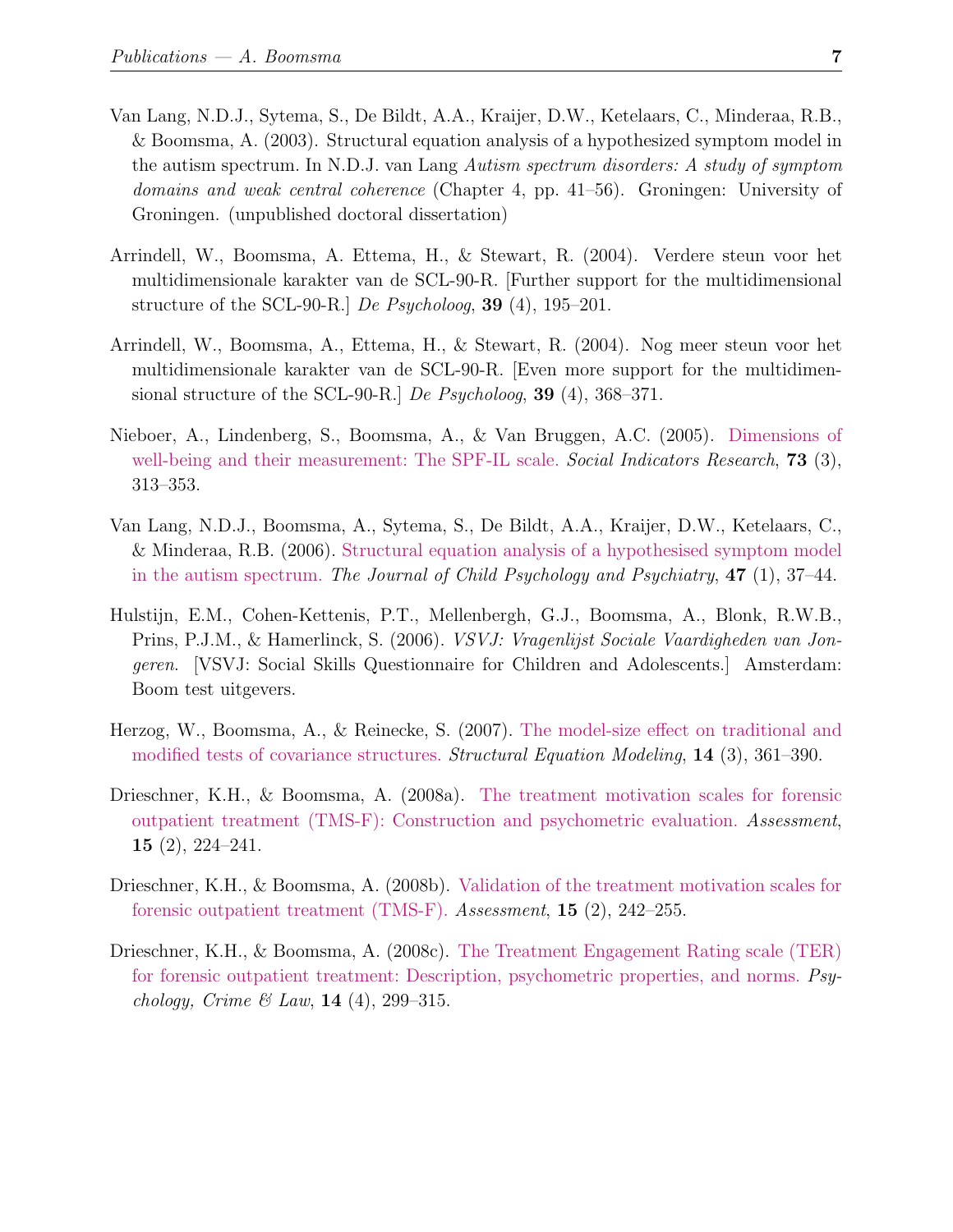- Boomsma, A., Van Lang, N.D.J., De Jonge, M.V., De Bildt, A.A., Van Engeland, H., & Minderaa, R.B. (2008). [A new symptom model for autism cross-validated in an indepen](#page-0-0)[dent sample.](#page-0-0) The Journal of Child Psychology and Psychiatry, 49 (8), 809–816; Erratum (2009), The Journal of Child Psychology and Psychiatry, 50 (10), 1326.
- Stochl, J., Boomsma, A., Růžička, E., Brožová, H., & Blahuš, P. (2008). [On the structure of](#page-0-0) [motor symptoms of Parkinson's disease.](#page-0-0) Movement Disorders, 23 (9), 1307–1312.
- Stochl, J, Boomsma, A., Van Duijn, M.A.J., Růžička, & Brožová, H. (2008). [Mokken scale](#page-0-0) [analysis of the UPDRS: Dimensionality of the Motor Section revisited.](#page-0-0) Neuroendocrinology *Letters*, **29** (1), 151–158.
- Hulstijn, E.M., Boomsma, A., Cohen-Kettenis, P.T., & Mellenbergh, G.J. (2008). De Vragenlijst Sociale Vaardigheden van Jongeren. [The Social Skills Questionnaire for Children and Adolescents.] Tijdschrift voor Orthopedagogiek, 47 (11), 460–470.
- Vautier, S., Steyer, R., & Boomsma, A. (2008). [The true-change model with individual](#page-0-0) [method effects: Reliability issues.](#page-0-0) British Journal of Mathematical and Statistical Psy $chology, 61 (3), 379-399.$
- Herzog, W., & Boomsma, A. (2009). [Small-sample robust estimators of noncentrality-based](#page-0-0) [and incremental model fit.](#page-0-0) Structural Equation Modeling,  $16$  (1), 1–27.
- Aussems, M.E, Boomsma, A., & Snijders, T.A.B. (2009). [The use of quasi-experiments in](#page-0-0) [the social sciences: A content analysis.](#page-0-0) Quality  $\mathcal{C}$  Quantity. (Online First)
- Ten Holt, J.C., Van Duijn, M.A.J., & Boomsma, A. (2010). [Scale construction and eval](#page-0-0)[uation in practice: A review of factor analysis versus item response theory applications.](#page-0-0) Psychological Test and Assessment Modeling, 52, 272–297.
- Aussems, M.E, Boomsma, A., & Snijders, T.A.B. (2011). [The use of quasi-experiments in](#page-0-0) [the social sciences: A content analysis.](#page-0-0) Quality  $\mathcal C$  Quantity, 45 (1), 21–42.

## Books

- Boomsma, A. (1983). [On the robustness of LISREL \(maximum likelihood estimation\) against](#page-0-0) [small sample size and non-normality](#page-0-0) (pp. 228). Amsterdam: Sociometric Research Foundation. (doctoral dissertation at the University of Groningen)
- Boomsma, A., Van Duijn, M.A.J., & Snijders, T.A.B. (Eds.). (2001). Essays on item response theory (pp. 439). New York: Springer.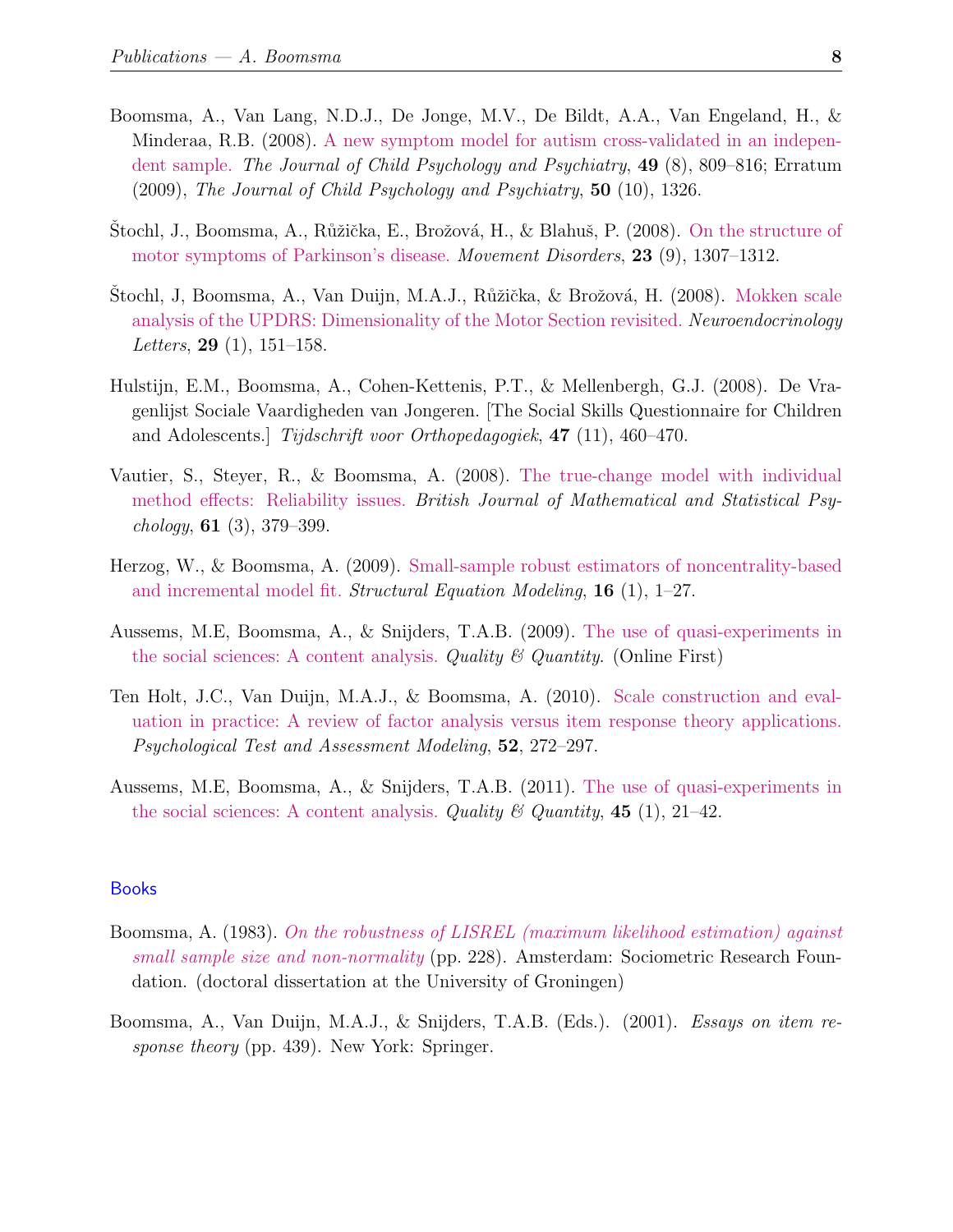#### **Reviews**

- Boomsma, A. (1976). Book review of J.N. Srivastava (Ed.), (1975). A survey of statistical design and linear models. Amsterdam: North-Holland. Mededelingen van het Wiskundig Genootschap, 19 (5), 159–160.
- Boomsma, A. (1977). Book review of [A.E. Maxwell \(1977\). Multivariate analysis in the](#page-0-0) [behavioural research.](#page-0-0) London: Chapman & Hall. Vereniging voor Statistiek Bulletin, 10  $(6), 18-19.$
- Boomsma, A. (1977). Book review of R. Gnanadesikan (1977). Methods for statistical analysis of multivariate observations. New York: Wiley. Vereniging voor Statistiek Bulletin, 10  $(9)$ , 7-9.
- Boomsma, A. (1979). Book review of J.P.C. Kleijnen (1974–1975). Statistical techniques in simulation (2 Parts). New York: Dekker. The International Statistical Review, 47 (1), 90.
- Boomsma, A. (1981). Book review of R.H. Lindeman, P.F. Merenda & R.Z. Gold (1980). Introduction to bivariate and multivariate analysis. Glenview, IL: Scott, Foresman. Vereniging voor Statistiek Bulletin,  $14$ ,  $(7/8)$ ,  $11-14$ .
- Boomsma, A. (1984). Book review of P.J. Huber (1981). Robust statistics. New York: Wiley. Kwantitatieve Methoden, 5 (15), 173–175.
- Pruzek, R.M. (1984). Book review of [A. Boomsma \(1983\). On the robustness of LISREL](#page-0-0) [\(maximum likelihood estimation\) against small sample size and non-normality.](#page-0-0) Journal of the American Statistical Association, 79 (386), 480.
- Boomsma, A. (1988). Book review of J.C. Loehlin (1987). Latent variable models: An introduction to factor, path and structural analysis. Hillsdale NJ: Erlbaum. Applied Psychological Measurement,  $12$  (2),  $211-213$ .
- Boomsma, A. (1991). Book review of K.A. Bollen (1989). Structural equations with latent variables. New York: Wiley. Kwantitatieve Methoden, 12 (38), 124–131.
- Boomsma, A. (1993). Boekbespreking van P.J.M. Verschuren (1991). Structurele modellen tussen theorie en praktijk. Utrecht: Het Spectrum. Sociologische Gids, XL (juli/augustus), 333–335.
- Dalgleish, L.I. (1995). Software review of [A. Boomsma \(1991\). BOJA: A program for boot](#page-0-0)[strap and jackknife analysis.](#page-0-0) Groningen: ProGAMMA. Software review: Bootstrapping and jackknifing with BOJA. Statistics and Computing, 5 (2), 165–174.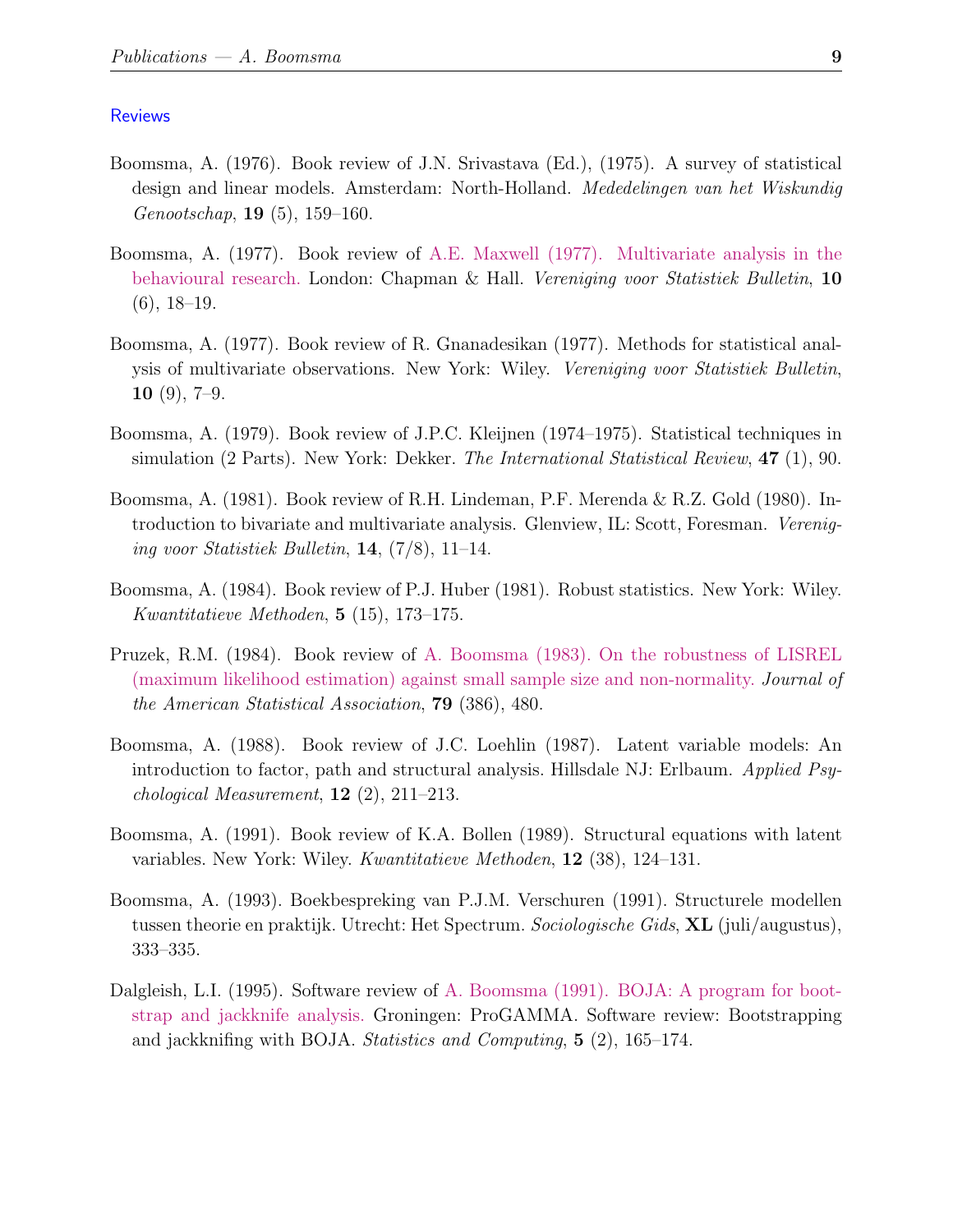- Boomsma, A. (2000). Book review of [G.M. Maruyama \(1997\). Basics of structural equation](#page-0-0) [modeling.](#page-0-0) Thousand Oaks, CA: Sage. Structural Equation Modeling, 7 (1), 142–148.
- Boomsma, A. (2003). Book review of [D. Kaplan \(2000\). Structural equation modeling:](#page-0-0) [Foundations and extensions.](#page-0-0) Thousand Oaks, CA: Sage. *Structural Equation Modeling*, 10 (2), 323–331.
- Boomsma, A. (2003). Book review of [K. Sijtsma & I.W. Molenaar \(2002\). Introduction to](#page-0-0) [nonparametric item response modeling.](#page-0-0) Thousand Oaks, CA: Sage. Psychometrika, 68 (2), 323–326.

#### Internal reports, local publications

- Boomsma, A. (1973). Paarsgewijze vergelijkingen: enkele assumpties [Pairwise comparisons: Some assumptions.] (Heymans Bulletin, HB-73-135-EX). Rijksuniversiteit Groningen, Psychologische Instituten. (samenvatting afstudeerscriptie)
- Boomsma, A. (1974). De assumptie van bivariate normaliteit bij het inductief gebruik van de product-moment correlatieco efficient [The assumption of bivariate normality for inductive use of the product-moment correlation coefficient.] (Heymans Bulletin, HB-74-153-EX). Rijksuniversiteit Groningen, Psychologische Instituten.
- Boomsma, A. (1975). Approximations of confidence intervals for the product-moment correlation coefficient (Heymans Bulletin, HB-75-197-EX). Rijksuniversiteit Groningen, Psychologische Instituten.
- Boomsma, A. (1975). De product-moment correlatie-coëfficiënt: een historisch overzicht [The product-moment correlation coefficient: An historical overview.] (Heymans Bulletin, HB-75-203-EX). Rijksuniversiteit Groningen, Psychologische Instituten.
- Boomsma, A. (1977). Ongelijkheid bij orthodontische hulp; een analyse met log-lineaire modellen [Inequality in orthodontic help: An analysis with log-linear models.] (Bulletin Vakgroep Methoden & Technieken, 21). Rijksuniversiteit Groningen, Sociologisch Instituut.
- Boomsma, A., & Popping R. (1977). CONFIN: A description of an interactive program for the calculation of confidence intervals for certain population parameters (Heymans Bulletin, HB-77-261-RP). Rijksuniversiteit Groningen, Psychologische Instituten.
- Boomsma, A. (1979). Enkele notities bij robuustheidsonderzoek. [Some notions on robustness research.] Vereniging voor Statistiek Bulletin, 12 (6), 24–25.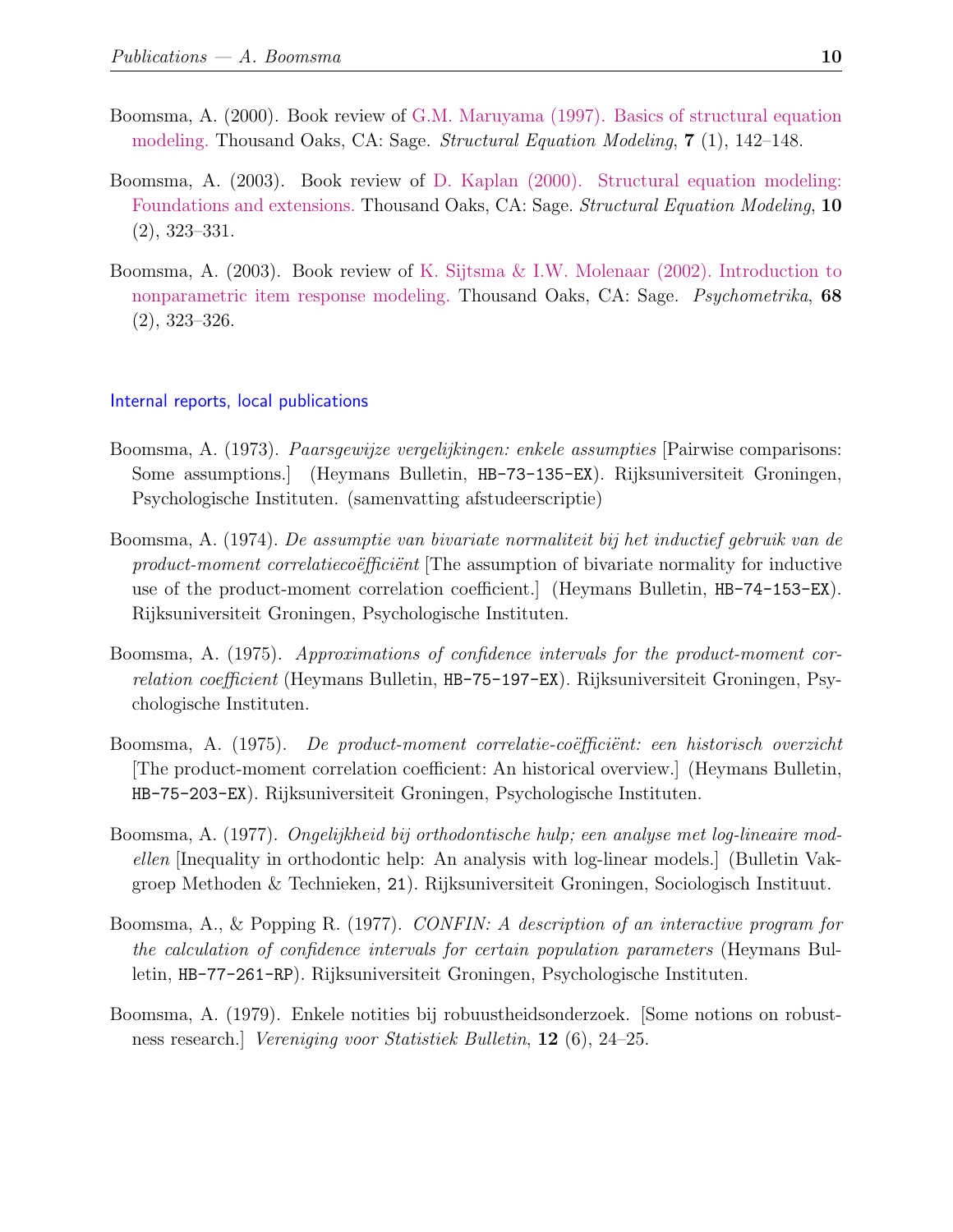- Boomsma, A. (1979). The robustness of LISREL against small sample sizes in factor analysis models (Bulletin Vakgroep Methoden & Technieken, 31). Rijksuniversiteit Groningen, Sociologisch Instituut.
- Boomsma, A. (1980). Note on robustness studies of maximum likelihood factor analysis (Heymans Bulletin, HB-80-447-EX). Rijksuniversiteit Groningen, Psychologische Instituten.
- Boomsma, A., Popping, R., & Wybenga, R. (1980). CONFIN: A description of an interactive program for the calculation of confidence intervals (Version 2; Extended) (Heymans Bulletin, HB-80-474-RP). Rijksuniversiteit Groningen, Psychologische Instituten.
- Boomsma, A. (1982). Facts and failures of Monte Carlo work with LISREL (Heymans Bulletin, HB-82-577-EX). Rijksuniversiteit Groningen, Psychologische Instituten.
- Boomsma, A. (1983). Detailed results of a Monte Carlo study on the robustness of LISREL against small sample size and non-normality (Heymans Bulletin, HB-83-623-EX). Rijksuniversiteit Groningen, Psychologische Instituten.
- Boomsma, A. (1985). Graphical previewing on the Olivetti M24/M21: A recommendation and an example. Rijksuniversiteit Groningen, Vakgroep Statistiek & Meettheorie.
- Boomsma, A. (1985). Use of directories on the hard disk. Rijksuniversiteit Groningen, Vakgroep Statistiek & Meettheorie.
- Boomsma, A. (1985). De methode van Newton-Raphson voor de iteratieve bepaling van meest aannemelijke schattingen [The method of Newton-Raphson for the iterative determination of maximum likelihood estimates.] (Heymans Bulletin, HB-85-774-IN). Rijksuniversiteit Groningen, Vakgroep Statistiek & Meettheorie.
- Luijben, T., Boomsma, A., & Molenaar, I.W. (1987). Modification of factor analysis models in covariance structure analysis: A Monte Carlo study (Heymans Bulletin, HB-87-851-EX). Rijksuniversiteit Groningen, Vakgroep Statistiek & Meettheorie.
- Boomsma, A. (1989). Kennis en werking van personal computers: enkele statistische toepassingen. [Knowledge and operation of personal computers: Some statistical applications.] Rijksuniversiteit Groningen, Vakgroep Statistiek & Meettheorie.
- Boomsma, A. (1989). Inleiding in de analyse van covariantiestructuren [Introduction in the analysis of covariance structure analysis.] (Heymans Bulletin, HB-89-985-EX). Rijksuniversiteit Groningen, Vakgroep Statistiek & Meettheorie.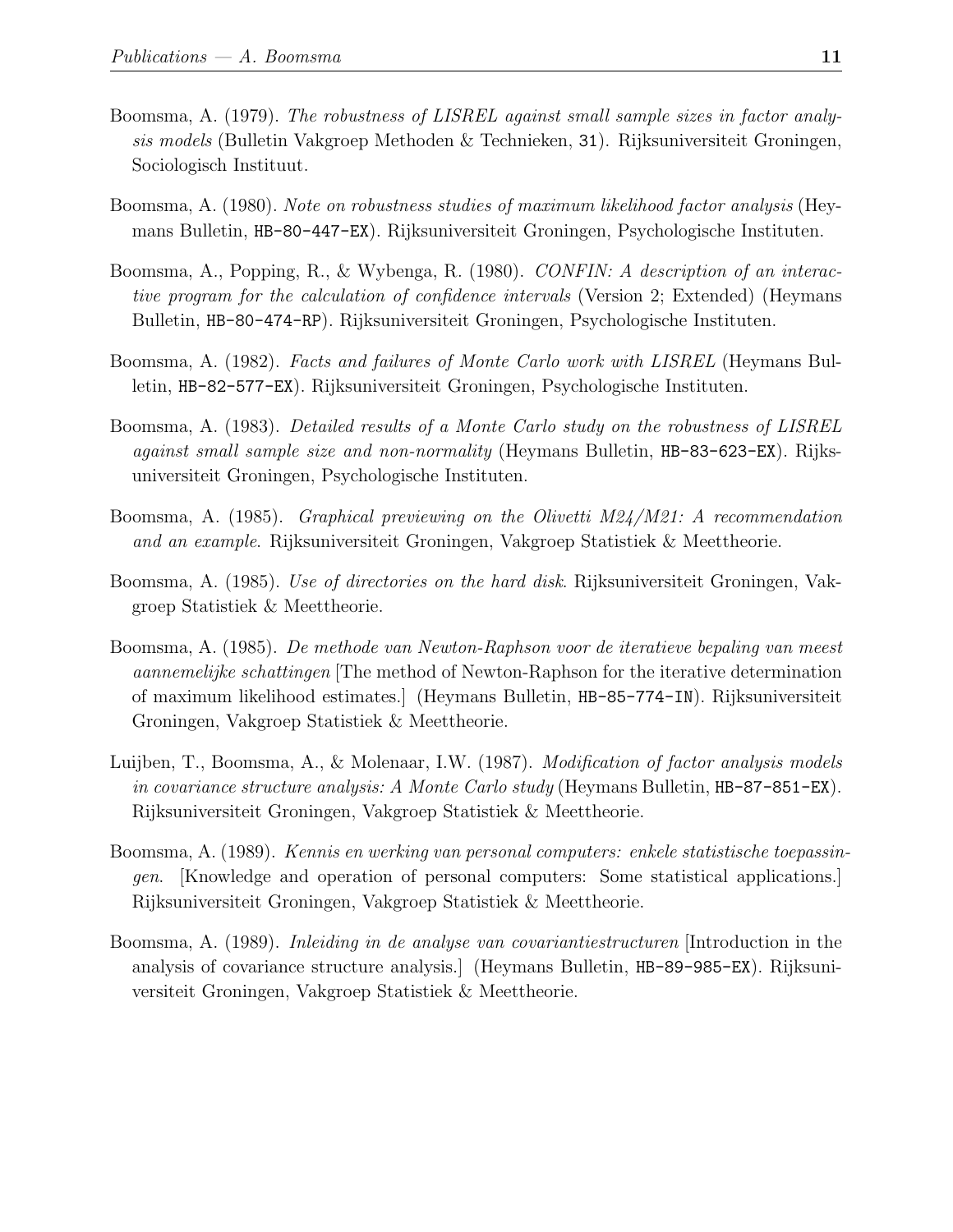- Camstra, A. & Boomsma, A. (1990). Cross-validation in regression and covariance structure analysis: An overview (Heymans Bulletin, HB-90-1009-EX). Rijksuniversiteit Groningen, Vakgroep Statistiek & Meettheorie.
- Hoijtink, H., & Boomsma, A. (1991). Statistical inference with latent ability estimates (Heymans Bulletin, HB-91-1045-EX). Rijksuniversiteit Groningen, Vakgroep Statistiek & Meettheorie.
- Boomsma, A., & Molenaar, I.W. (1991). Resampling with more care (Heymans Bulletin, HB-91-1046-EX). Rijksuniversiteit Groningen, Vakgroep Statistiek & Meettheorie.
- Boomsma, A. (1991). On the use of normal scores for ordinal and censored variables in PRELIS: An expository note (Heymans Bulletin, HB-91-1047-EX). Rijksuniversiteit Groningen, Psychologische Instituten.
- Luijben, T., Boomsma, A., & Satorra, A. (1991). Model equivalence and modification statistics in covariance structure analysis (Heymans Bulletin, HB-91-1049-EX). Rijksuniversiteit Groningen, Psychologische Instituten.
- Boomsma, A. (2005). Waarschijnlijkheidsrekening. [Probability theory.] Rijksuniversiteit Groningen, Vakgroep Statistiek & Meettheorie. (manuscript)
- Boomsma, A. (2005). Covariantiestructuuranalyse (3 delen). [Covariance structure analysis (3 Parts).] Rijksuniversiteit Groningen, Vakgroep Statistiek & Meettheorie. (manuscript)
- Post, W., Van Duijn, M. & Boomsma, A. (2009). R tutorial for applied statistics. University of Groningen, Faculty of Behavioural and Social Sciences.